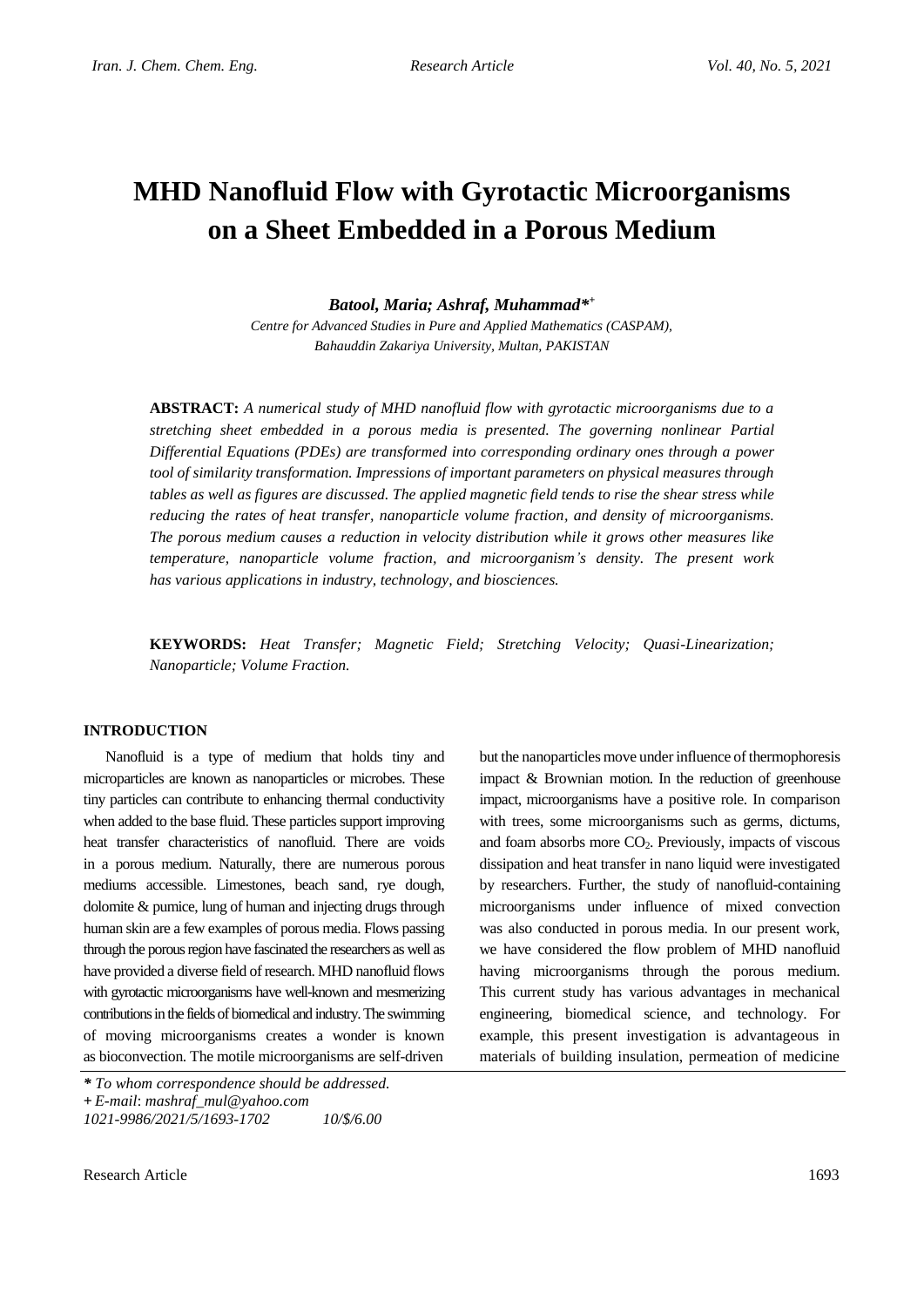through human skin, solar heating, and cooling systems, ventilation, devices of heat exchange, etc.

*Mahat et al.* [1] numerically studied boundary layer mixed convection flow of viscoelastic nanofluid through circular cylinder while considering convective boundary condition. Mass, as well as heat transfer features in MHD squeezing flow of nanofluid between two plates, were examined numerically by *Husseinzadhe et al.* [2]. *Muhammad et al.* [3] investigated the impact of thermal radiation on the MHD bioconvection flow of nanofluid on a parallel plate. *Aziz et al.* [4] scrutinized the heat transfer characteristics in flow of nanofluid past an unsteady stretching sheet. *Iqbal et al.* [5] have investigated heat and mass transfer in an unsteady incompressible viscous hydromagnetic nanofluid between two orthogonally moving coaxial porous disks under the influence of suction parameter. The impact of EMHD in nanofluid flow over a Riga porous plate is numerically investigated by *Abbas et al.* [6] in the presence of Lorentz force that acts parallel to the wall of the Riga surface. *Sibanda* and *Khidir* [7] inspected the flow of electrically conducting nanofluid past a nonlinearly stretching sheet with viscous dissipation as well as discussed influences of thermophoresis, Brownian motion and nanoparticle volume fraction on convective heat transfer. The stimulus of combined double-diffusive and viscous dissipation due to a vertical semi-infinite plate embedded in a porous non-Darcy medium by using non-uniform boundary conditions was numerically evaluated by *Aghbari et al.* [8]. *Kumar* and *Mishra* [9] examined the effect of thermal radiation, viscous dissipation, injection/suction, and Joule heating on MHD flow of nanofluids on a stretching flat sheet in a porous medium with water as a base fluid. *Yusuri et al.* [10] numerically analyzed the natural convection flow of nano liquid in a square. They found the solution of discretized equations by using SIMPLE procedure. *Ashraf et al.* [11] employed the Runge-Kutta scheme to compute the numerical solution of the problem of micropolar fluid flow in a porous Darcy-Forchheimer channel. *Kumara et al.* [12] scrutinized nonlinear radiation's influence on heat transfer as well as boundary layer Casson nanofluid flow due to nonlinearly elongating sheet involving chemical reaction and gained outcomes numerically by employing representative software of MAPLE. *Kumar* and *Pandey* [13] numerically observed the impact of mass transfer and heat on the flow of nanofluid flow over an enlarging sheet with the

contribution of viscous dissipation, radiation, and generation /absorption of heat. The upshot of bioconvection in magnetonano liquid due to a stretched-out sheet with gyrotactic microorganisms under velocity slip of second-order was surveyed by *Sampath et al.* [14]. *Sheikholeslami et al.* [15] inspected the hydrothermal conduct of refrigerant-based nanofluid with *CuO* and *R600a* chosen as nanoparticle and base fluid during compression inside a horizontal tube as well as the quality of vapor, mass flux, and concentration of nanoparticles. The investigation to estimate the enrichment of nanofluid heat transfer in a twisted pipe with the involvement of an alternate axis using twisted tape was performed by *Jafaryar et al.* [16]. *Rashad* and *Nabwey* [17] addressed the experimental analysis of bioconvection in a nanofluid with microorganisms through a circular horizontal cylinder and evaluated the impacts of thermophoresis, Brownian motion parameter as well as buoyancy ratio in fluid flow. *Ahmad et al.* [18] described the problem of micropolar fluid flow under influence of thermal radiation through porous media and found the numerical solution of resulting coupled ODEs by quasi-linearization.

This contemporary analysis of MHD nanofluid flow with gyrotactic microorganisms past a porous region has eminent practical applications in various fields. The purpose of this research is not only to observe the impact of numerous parameters on MHD nanofluid flow on a stretching sheet with gyrotactic microorganisms while the magnetic field is applied but also to provide an easy method to numerically solve a coupled system of nonlinear differential equations. Governing differential equations of our flow problem are altered into a system of selfsimilar equations by employing suitable transformations. Further, these self-similar forms are solved by the numerical method of quasi-linearization because it has fast convergence. Moreover, we have solved this flow problem in a single phase. The outcomes of our research are explained with the assistance of tables and figures of various physical measures employed in flow problems under consideration *via* the computing tool of MATLAB.

## **THEORETICAL SECTION** *Mathematical derivation*

Consider two-dimensional steady MHD nanofluid flow on a sheet with gyrotactic microorganisms in a porous medium. The flow has laminar conduct. The velocity has form  $U_w = a_0x$  with x is the coordinate computed along stretching surface and  $a_0$  is a constant. The magnetic field is applied to flow in a positive y-direction. The geometry of the current problem is given below in Fig. 1: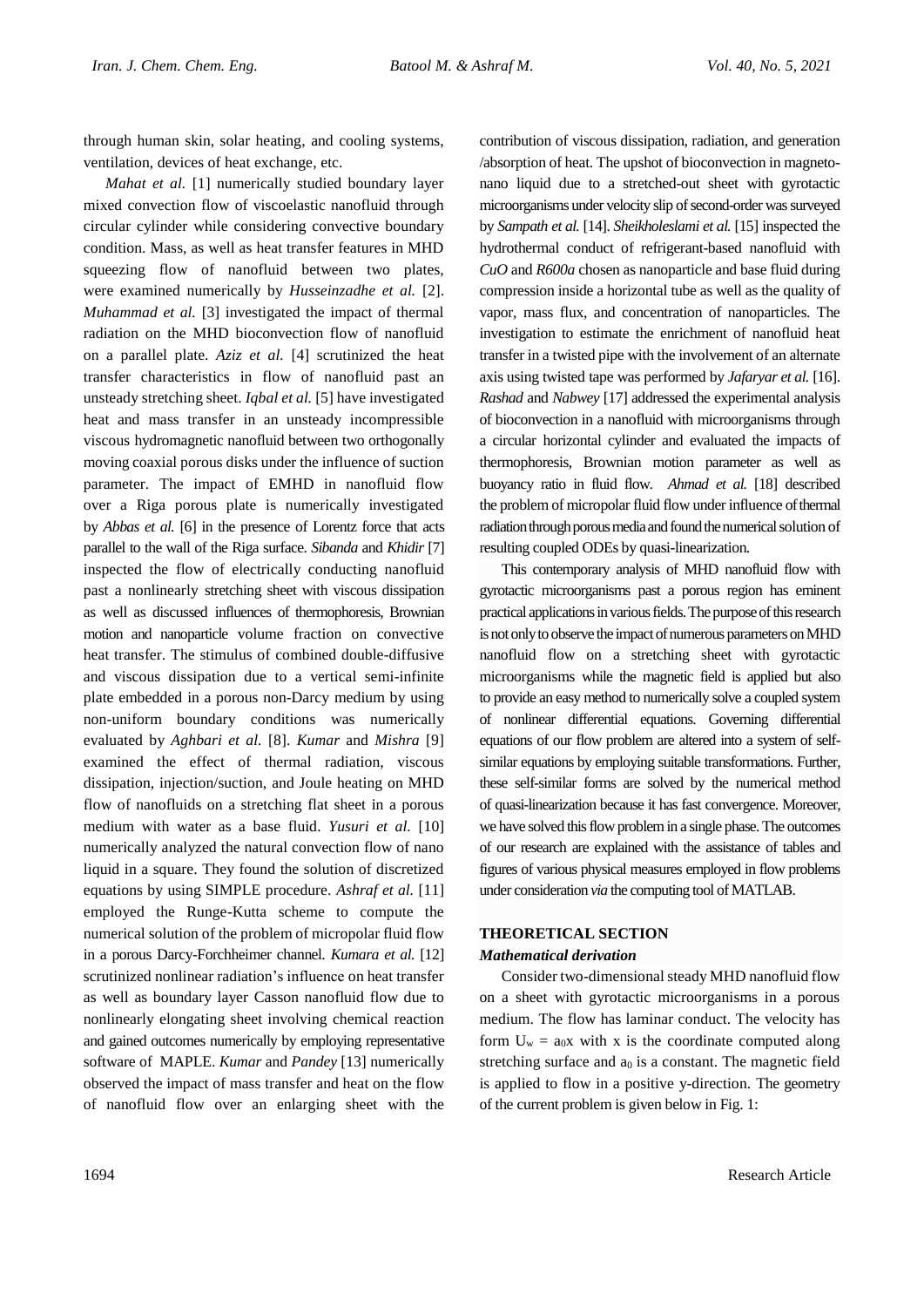

*Fig. 1: The geometry of flow problem.*

By following *Kausar et. al* [19], the governing Partial Differential Equations (PDEs) for problem of flow are:

$$
\frac{\partial \mathbf{u}}{\partial \mathbf{x}} + \frac{\partial \mathbf{v}}{\partial \mathbf{y}} = 0 \tag{1}
$$

$$
u \frac{\partial u}{\partial x} + v \frac{\partial u}{\partial y} = v \frac{\partial^2 u}{\partial y^2} - \frac{\sigma_c B_o^2}{\rho_{f1}} u - \frac{v}{k_o} u \tag{2}
$$

$$
u \frac{\partial T}{\partial x} + v \frac{\partial T}{\partial y} = \alpha \frac{\partial^2 T}{\partial y^2} + \tau \left\{ D_b \frac{\partial c}{\partial y} \frac{\partial T}{\partial y} + D_t \left( \frac{\partial T}{\partial y} \right)^2 \right\}
$$
(3)

$$
u \frac{\partial c}{\partial x} + v \frac{\partial c}{\partial y} = D_b \frac{\partial^2 c}{\partial y^2} + \frac{D_t}{T_f} \frac{\partial^2 T}{\partial y^2}
$$
 (4)

$$
u \frac{\partial n}{\partial x} + v \frac{\partial n}{\partial y} + \frac{b_{ch} W_{cs}}{(c_w - c_f)} \left\{ \frac{\partial}{\partial y} \left( n \frac{\partial c}{\partial y} \right) \right\} = D_m \frac{\partial^2 n}{\partial y^2}
$$
 (5)

Where  $u$  and  $v$  are velocity components, kinematic viscosity is  $v$ , fluid temperature is  $T$ ,  $\sigma_c$  is electric conductivity,  $\alpha$  is the thermal diffusivity,  $B_0$  is the magnetic field strength, coefficient of thermophoresis diffusion is denoted by *Dt*, *D<sup>b</sup>* is Brownian coefficient,  $D_m$  is the microorganism diffusion coefficient, chemotaxis constant is *bch*, *Wcs* is maximum swimming speed of cell  $(b_{ch}W_{cs}$  is constant),  $\rho_{pr}$  is particle's density,  $\rho_{fl}$  is fluid's density, *n* denotes microorganisms'

Research Article 1695

concentration, volume fraction of nanoparticles is denoted by *c*,  $\tau = (\rho c)_{pr}$  /  $(\rho c)_{fl}$  is the ratio of effective heat capacity of the particle to the fluid. It is essential to point out that we have ignored the second-order inertial term in Eq. (2) because it involves a function that depends on Reynolds number which is small in the case of laminar fluid flow [20, 21].

The Boundary Conditions (BCs) associated with Eqs.  $(1)$ – $(5)$  are given here:

$$
v = 0
$$
,  $u = \lambda U_w$ ,  $T = T_w$ ,  $c = c_w$ ,  $n = n_w$ , for  $y = 0$  (6)

$$
\mathbf{u} \to 0, \ \mathbf{T} \to \mathbf{T}_{\mathbf{f}}, \ \mathbf{c} \to \mathbf{c}_{\mathbf{f}}, \ \mathbf{n} \to \mathbf{n}_{\mathbf{f}}, \ \mathbf{w} \ \mathbf{h} \ \mathbf{e} \ \mathbf{n} \ \mathbf{y} \to \infty \tag{7}
$$

Where  $\lambda$  denotes a constant term, for stretching  $\lambda > 0$ and for shrinking  $\lambda < 0$ . The subscript w shows the values at the boundary and the subscript  $f$  represents values far from the boundary. The governing (PDEs) are converted into a simpler form by employing variables of similarity which have the following mathematical form:

$$
\eta = \left(\frac{a_0}{\upsilon}\right)^{1/2} y, \psi = \left(a_0 \upsilon\right)^{1/2} x f(\eta),
$$
\n
$$
\theta(\eta) = \frac{T - T_f}{T_w - T_f}, \phi(\eta) = \frac{c - c_f}{c_w - c_f},
$$
\n
$$
\chi(\eta) = \frac{n - n_f}{n_w - n_f}
$$
\n(8)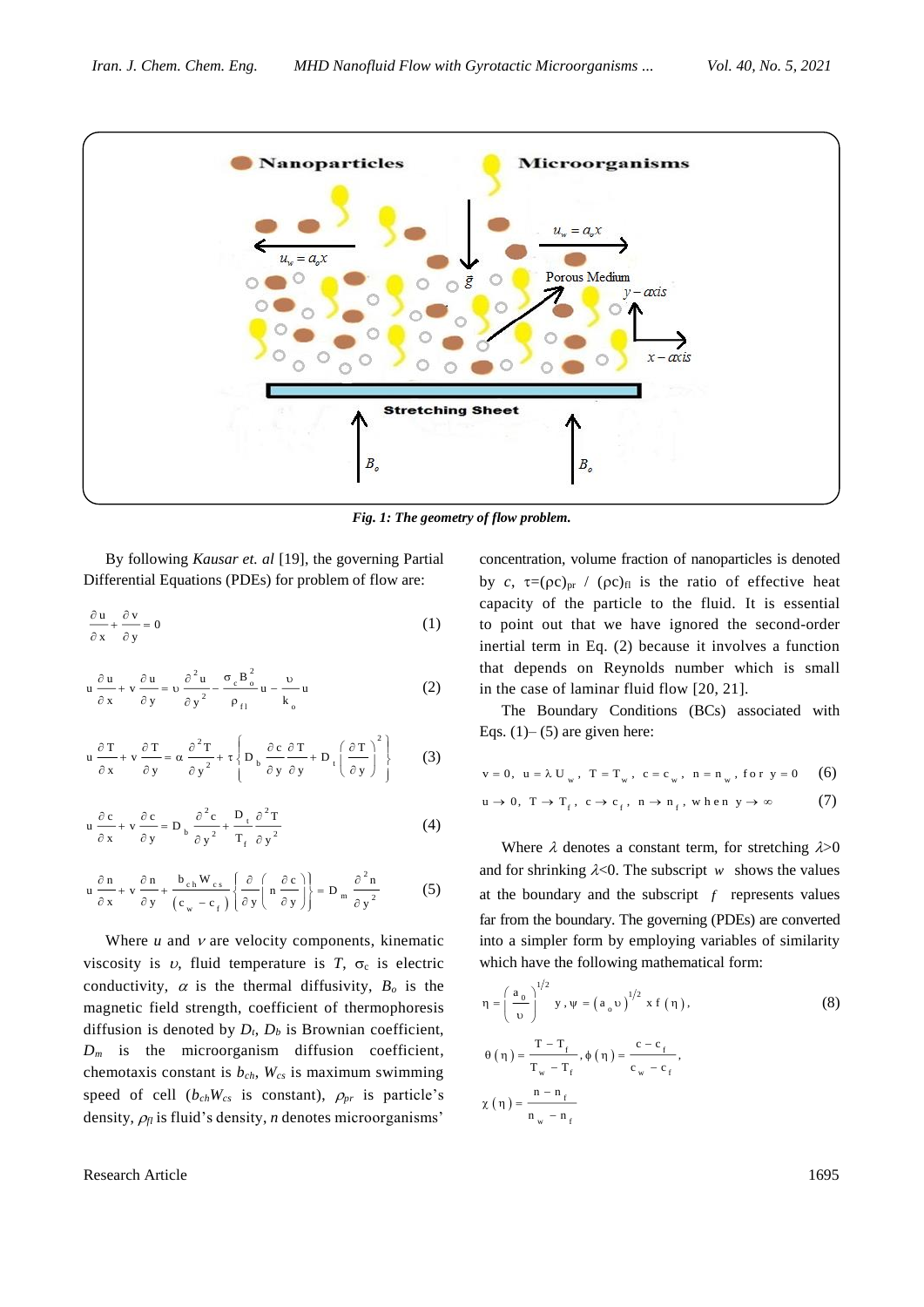The velocity components  $u = \frac{v + v}{\partial y}$ ,  $v = -\frac{v + v}{\partial x}$  $=\frac{\partial \Psi}{\partial y}, v=-\frac{\partial \Psi}{\partial x}$ assist to develop stream function  $\psi$  and  $\eta$  denotes the

dimensionless similarity variable. The components *u* and *v* help to satisfy Eq. (1) in form of  $\psi$ . The transformation specified in (8) can be exploited to convert Eqs.  $(2) - (5)$ into ODEs given below:

$$
f''' + ff'' - f'^2 - M(f') - \gamma(f') = 0,
$$
 (9)

$$
\frac{1}{P r}(\theta'') + f \theta' + \theta' \{ N_b \phi' + N_t \theta' \} = 0
$$
\n(10)

$$
\phi'' + \frac{N_t}{N_b} \theta'' + L e(f \phi') = 0,
$$
\n(11)

$$
\chi'' + S c(f\chi') - P e \left[ \chi' \phi' + \phi''(\chi + \sigma) \right] = 0 \tag{12}
$$

Also, BCs written in (6) as well as (7) have dimensionless form:

$$
f = 0, f' = \lambda, \theta = 1, \phi = 1, \chi = 1
$$
, at  $\eta = 0$  (13)

$$
f'=0, \ \theta=0, \ \phi=0, \ \chi=0, \ \text{as} \ \eta \to \infty \tag{14}
$$

Where primes symbolize derivative w.r.t  $\eta$ . Further, *M* is a magnetic parameter, *Le* is Lewis number, *N<sup>t</sup>* is thermophoresis parameter, *Pr* is Prandtl number, *Sc* is Schmidt number,  $N_b$  is Brownian motion parameter, *Pe* signifies Peclet number,  $\sigma$  is a constant term and  $\gamma$ is a porosity parameter, which has mathematical forms as:

$$
N_{t} = \frac{\tau D_{t} (T_{w} - T_{f})}{\upsilon}, \quad N_{b} = \frac{\tau D_{b} (c_{w} - c_{f})}{\upsilon}, \quad Pr = \frac{\upsilon}{\alpha}, (15)
$$
  

$$
S c = \frac{\upsilon}{D_{m}}, L e = \frac{\upsilon}{D_{b}}, \quad M = \frac{\sigma_{c} B_{o}^{2}}{a_{o} \rho_{f1}}, \quad P e = \frac{b_{ch} W_{cs}}{D_{m}},
$$
  

$$
\sigma = \frac{n_{f}}{(n_{w} - n_{f})}, \quad \gamma = \frac{\upsilon}{a_{o} k_{o}}
$$

The nonlinear ODEs (9)-(12) accompanying with BCs specified in (13)-(14) are numerically explained by employing a procedure grounded on quasi-linearization.

In the process of quasi-linearization, we will develop sequences  $(f^{(z)}), (f'^{(z)}), (\theta^{(z)}), (\phi^{(z)})$  and  $(\chi^{(z)})$ . Moreover, Eq. (9) is linearized to construct  $(f^{(z)})$  by considering only the terms of the first order.

By operating on Eq. (9), we assume:

 2 <sup>E</sup> <sup>f</sup> , <sup>f</sup> , <sup>f</sup> , <sup>f</sup> <sup>f</sup> <sup>f</sup> <sup>f</sup> <sup>f</sup> <sup>M</sup> <sup>f</sup> <sup>f</sup> , (16) z z z z z 1 z z z 1 z z 1 z z z z 1 z z z 1 z 1 z z 1 z z 1 z z z E E f , f , f , f f f f E E f f f f f f E f f 0 , f f f f f M 2 f f f f f 

In order to find the solution of ODEs, central difference approximations are operated to replace derivatives. Consequently, a linear system to produce sequence  $(f^{(z)})$ is:

$$
S(f^{(z+1)}) = T \text{ where } S = S(f^{(z)}) \text{ and } T = T(f^{(z)})
$$
  
By linearization of Eq. (10) we obtained:

By linearization of Eq. (10), we obtained:

$$
\frac{1}{P r} \theta^{(z+1)r} + \theta^{(z+1)r} \left( f^{(z)} + 2 N_b \phi^{(z)r} + 2 N_t \right) +
$$
\n
$$
N_b \theta^{(z)r} \phi^{(z+1)r} = N_b \theta^{(z)r} \phi^{(z)r}
$$
\n(17)

Likewise, we can put Eq. (11) as well as Eq. (12) in form:

$$
\phi^{(z+1)n} + \frac{N_t}{N_b} \theta^{(z+1)n} + L e f^{(z+1)} \phi^{(z+1)n} = 0
$$
 (18)

$$
\chi^{(z+1)r} + S c f^{(z+1)} \chi^{(z+1)} -
$$
  
P e  $\left[ \chi^{(z+1)} \phi^{(z+1)r} + \phi^{(z+1)r} (\chi^{(z+1)} + \sigma) \right] = 0$  (19)

The steps which pay a role in computational technique to derive sequences  $(f^{(z)}), (f^{(z)}), (\theta^{(z)}), (\phi^{(z)})$  and  $(\chi^{(z)})$ are:

I. Exploit given initial guesses  $f^{(0)}$ ,  $f^{(0)}$ ,  $\theta^{(0)}$ ,  $\phi^{(0)}$  and  $\chi^{(0)}$  which will satisfy the boundary conditions explained in Eqs. (13)- (14).

II. Utilize the given initial guesses in order to generate the new quantities  $f^{(1)}$ ,  $f'^{(1)}$ ,  $\theta^{(1)}$  &  $\phi^{(1)}$ .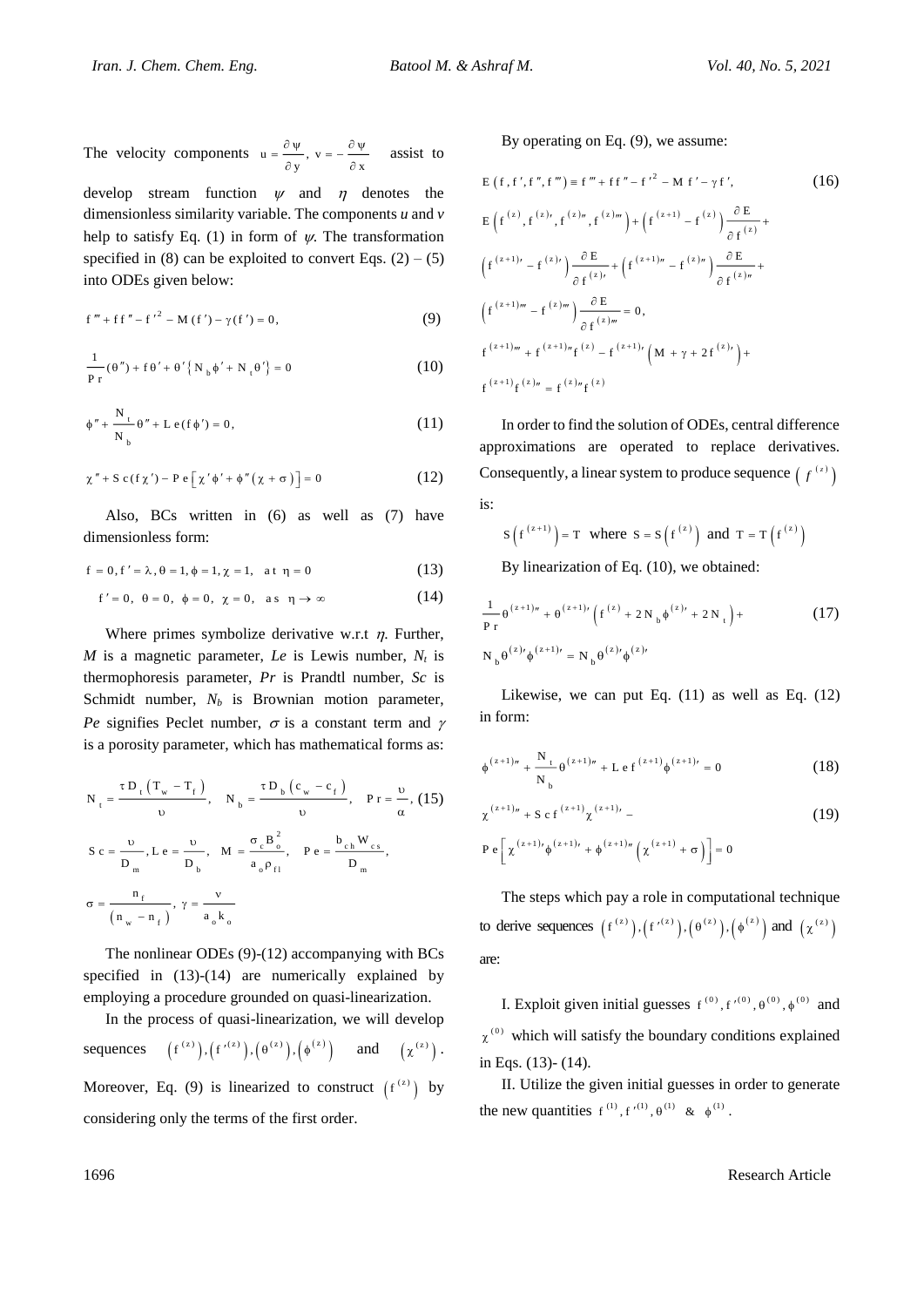| М   | $C_f$ R e $\frac{1}{2}$ = -f'(0) |           | Nu <sub>x</sub> Re <sup>-1/2</sup> <sub>2</sub> = - $\theta'(0)$ |         |
|-----|----------------------------------|-----------|------------------------------------------------------------------|---------|
|     | Aman et. al [22]                 | Present   | Aman et al. [22]                                                 | Present |
|     | 0                                |           | 3.5583                                                           | 3.5627  |
|     | $-2.8508$                        | $-2.8589$ | 3.4822                                                           | 3.4892  |
| 1.5 | $-4.5000$                        | $-4.5071$ | 3.4589                                                           | 3.4665  |
|     | $-6.2749$                        | $-6.2803$ | 3.4415                                                           | 3.4497  |

*Table 1: Comparison between values of present & previous research due to numerous M***.**

*Table* 2: Values of  $f''(0)$ ,  $\theta'(0)$ ,  $\phi'(0) \& \chi'(0)$  due to numerous *M* with  $N_b = 0.5$ ,  $\lambda = 0.5$ ,  $Pr = 4.6$ ,  $Le = 2.7$ ,  $Sc = 0.6$ ,  $\gamma = 1.6$ ,  $Pe = 0.2$ ,  $N_t = 0.2$ ,  $\sigma = 0.1$ .

| M        | f''(0)    | $\theta'(0)$ | $\phi'(0)$ | $\chi'(0)$ |
|----------|-----------|--------------|------------|------------|
| $\theta$ | $-0.7232$ | $-0.2315$    | $-0.5947$  | $-0.3897$  |
| 0.3      | $-0.7730$ | $-0.2256$    | $-0.5786$  | $-0.3822$  |
| 0.6      | $-0.8196$ | $-0.2198$    | $-0.5648$  | $-0.3758$  |
| 0.9      | $-0.8638$ | $-0.2142$    | $-0.5529$  | $-0.3701$  |
| 1.2      | $-0.9057$ | $-0.2087$    | $-0.5426$  | $-0.3652$  |
| 1.5      | $-0.9457$ | $-0.2035$    | $-0.5335$  | $-0.3601$  |

III. Engage the recently obtained quantities  $f^{(1)}$  as well as  $\phi^{(1)}$  to solve the linear system found from finite difference discretization of Eq. (19) to get value  $\chi^{(1)}$ .

IV. In the same way, use the values  $f^{(1)}$ ,  $f'^{(1)}$ ,  $\theta^{(1)}$ ,  $\phi^{(1)}$ and  $\chi^{(1)}$  as initial guesses to repeat the procedure in order to find a new iteration. In conclusion sequences  $(f^{(z)}), (f'^{(z)}), (\theta^{(z)}), (\phi^{(z)})$  and  $(\chi^{(z)})$  are attained that converge to f, f',  $\theta$ ,  $\phi$  and  $\chi$  correspondingly.

V. The technique is continued to attain new iterations until

$$
m\hspace*{0.1cm} \alpha \hspace*{0.1cm} x \left\{\left\|\begin{matrix}f^{(k+1)}-f^{(k)}\right\|_{L_\infty},\left\|f^{\prime(k+1)}-f^{\prime(k)}\right\|_{L_\infty},\left\|\theta^{(k+1)}-\theta^{(k)}\right\|_{L_\infty},\\ \left\|\phi^{(k+1)}-\phi^{(k)}\right\|_{L_\infty},\left\| \chi^{(k+1)}-\chi^{(k)}\right\|_{L_\infty}\right\} \end{matrix}\right\}.
$$

#### *Validation of code*

To evaluate the effectiveness of the code used in our problem, a table showing a comparison between the repercussions of present and previous literature is developed (see Table 1). The comparison is found to be in good

agreement. So, it confirms the accuracy of our numerical solution technique.

#### **RESULTS AND DISCUSSION**

We portrayed velocity  $f'(\eta)$ , temperature  $\theta(\eta)$ , motile microorganism's density  $\chi(\eta)$  as well as the volume fraction of nanoparticles  $\phi(\eta)$  and observed behaviors of their profiles under the impact of various parameters in the flow problem. We also inspected the influence of numerous parameters on the shear stress  $f'(0)$ , heat transfer rate  $\theta'(\eta)$ , rate of nanoparticle volume fraction  $\phi'(0)$  as well as density rate of microorganisms  $\chi'(0)$  with the aid of tables. Table 1 describes a comparison between values of previous research outcomes of  $f''(0)$  and  $\theta'(0)$  with current results. This association illustrates the convergence of numerical code.

It is noticed that when the magnetic field strength is higher than fluid density then shear stress on the sheet surface is enhanced and heat transfer rate decreases on the solid edge. One may notice that as compared to other measures, shear stress is significantly affected by magnetic parameter. Hence, Table 2 shows that as values of magnetic parameter  $M$  increase,  $f''(0)$  is growing while other three quantities  $\theta(0)$ ,  $\phi'(0)$  and  $\chi'(0)$  are reducing.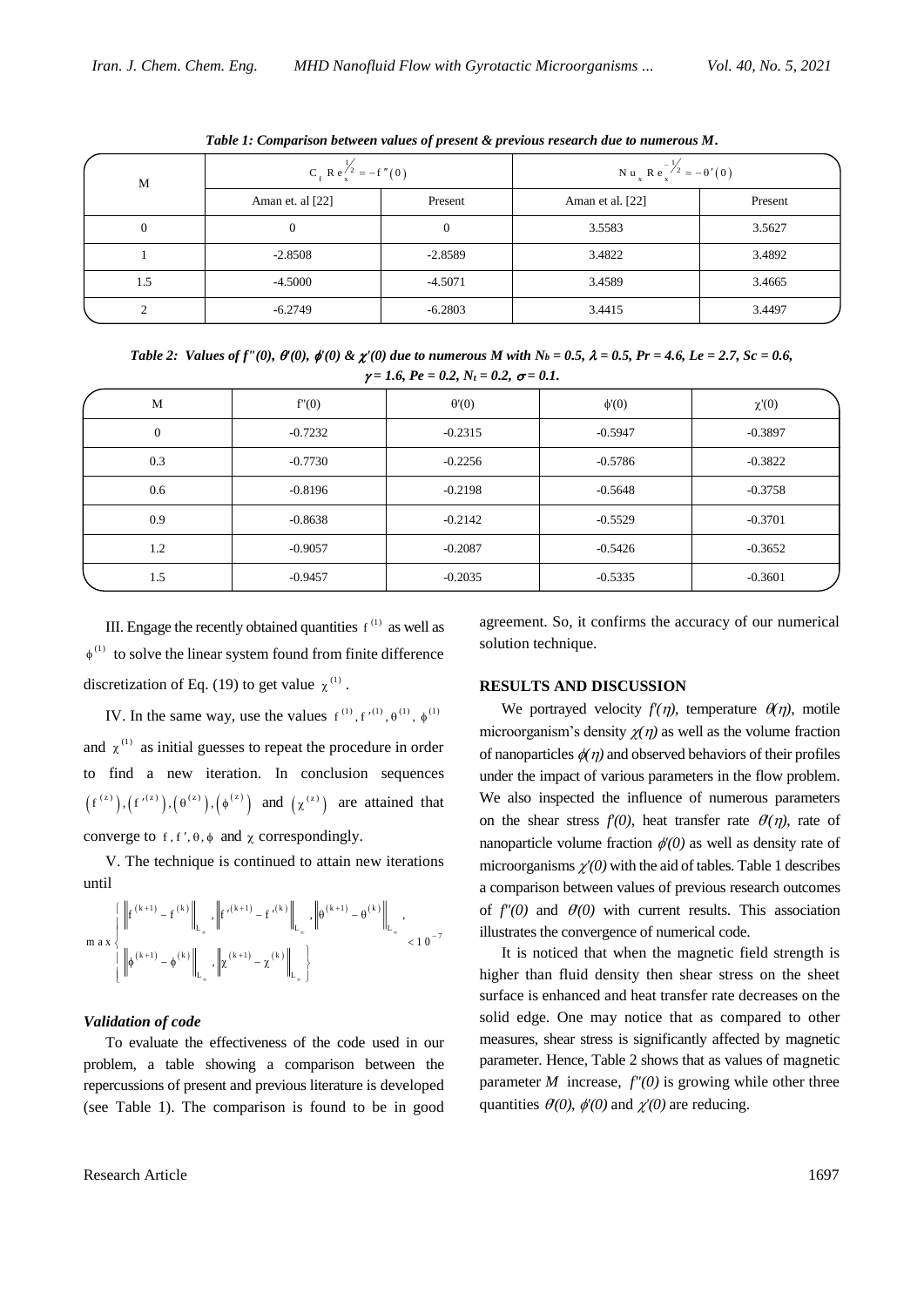| $500 - 0.01$ , $1.1 - 0.1$ , $1.0 - 0.1$ , $1.1 - 0.2$ , $0 - 0.1$ . |           |              |            |            |
|----------------------------------------------------------------------|-----------|--------------|------------|------------|
|                                                                      | f''(0)    | $\theta'(0)$ | $\phi'(0)$ | $\chi'(0)$ |
| 0.5                                                                  | $-0.3669$ | $-0.1640$    | $-0.4802$  | $-0.4070$  |
|                                                                      | $-0.4235$ | $-0.1513$    | $-0.4619$  | $-0.3948$  |
| 1.5                                                                  | $-0.4733$ | $-0.1408$    | $-0.4488$  | $-0.3858$  |
|                                                                      | $-0.5183$ | $-0.1322$    | $-0.4385$  | $-0.3788$  |
| 2.5                                                                  | $-0.5595$ | $-0.1249$    | $-0.4303$  | $-0.3731$  |
|                                                                      | $-0.5979$ | $-0.1188$    | $-0.4234$  | $-0.3684$  |

*Table 3: Values of f''(0),*  $\theta'(0)$ ,  $\phi'(0) \& \chi'(0)$  *due to numerous*  $\gamma$  *with*  $N_b = 0.5$ ,  $\lambda = 0.3$ ,  $Pr = 4.4$ , Le = 2.7,  $Sc = 0.5, M = 0.7, Pe = 0.4, N<sub>t</sub> = 0.2, \sigma = 0.1$ 

*Table 4: Values of f''(0),*  $\theta'(0)$ *,*  $\phi'(0) \& \chi'(0)$  *due to numerous*  $\lambda$  *with*  $N_b = 0.5$ *,*  $Pr = 4.4$ *,*  $Le = 2.8$ *,*  $Sc = 0.6$ *,*  $\gamma = 1.6$ *,*  $M = 0.8$ ,  $Pe = 0.4$ ,  $N_t = 0.2$ ,  $\sigma = 0.2$ .

|     | f''(0)    | $\theta(0)$ | $\phi'(0)$ | $\chi'(0)$ |
|-----|-----------|-------------|------------|------------|
| 0.1 | $-0.1578$ | $-0.0565$   | $-0.3363$  | $-0.3184$  |
| 0.3 | $-0.4918$ | $-0.1354$   | $-0.4538$  | $-0.4060$  |
| 0.5 | $-0.8493$ | $-0.2140$   | $-0.5721$  | $-0.4926$  |
| 0.7 | $-1.2292$ | $-0.2749$   | $-0.6987$  | $-0.5820$  |
| 0.9 | $-1.6303$ | $-0.3227$   | $-0.8234$  | $-0.6694$  |
| 1.1 | $-2.0517$ | $-0.3632$   | $-0.9407$  | $-0.7524$  |

In our problem, we have considered small values of porosity parameter  $\gamma$  in fluid flow. This confirms that there are small voids in the porous region. This is why vorticity in the neighborhood through pores has an impact on the flow. Therefore, the porosity parameter has an effect on all quantities discussed in Table 3. We can find out from Table 3 that with the upsurge in the values of porosity parameter  $\gamma$ , shear stress is increasing but  $\theta(0)$ ,  $\phi'(0)$ as well as  $\chi'(0)$  are showing decaying behavior.

When the sheet is stretched along  $x$  the direction, it has an effect on flow parameters. It may be noted from Table 4 that a rise in values of the stretching parameter  $\lambda$  causes an upsurge in values of all physical quantities  $f'(0)$ ,  $\theta(0)$ ,  $\phi'(0)$  and  $\chi'(0)$ .

Figs. (2-5) depict the stimulus of magnetic parameter *M* on  $f'(\eta)$ ,  $\theta(\eta)$ ,  $\chi(\eta)$  and  $\phi(\eta)$ . It is observed that with the enhancement in both electric conductivity of fluid and strength of the magnetic field, the magnetic parameter boosts. Fig. 2 portrays that with the increase in *M*, the velocity profiles have decreasing conduct. Figs. 3 & 5 confirm that with the upsurge in *M* values, the curves of temperature and motile microorganisms' density are rising. It is evident from Fig. 4 that with the rise in *M* values, nanoparticles' volume fraction profiles are growing.

We have perceived that there are two possibilities for  $\lambda$ , it is either positive or negative. As the sheet is stretched out, the flow velocity upsurges. It may be observed from Figure 6 that the growth of stretching parameter  $\lambda$  tends to enhance velocity distribution. Figure 7 makes us clear that as  $\lambda$  rises, profiles of  $\theta(\eta)$  downturn. Similarly, it is shown in Figures  $8 \& 9$  that enhancement in values of stretching factor leads to uplift curves of  $\phi(\eta)$  as well as  $\chi(\eta)$ .

Figs. 10-13 illustrate the impact of porosity parameter  $\gamma$  on the profiles of physical quantities involved in the flow problem. It can be seen from Figure 10 that an upsurge in porosity parameter  $\gamma$  leads to a drop in velocity distribution. Fig. 11 demonstrates that as the values of  $\gamma$  rise, profiles of  $\theta(\eta)$  are escalating. One may observe from Fig. 12 that with the enhancement in the values of the porosity parameter the profiles of  $\phi(\eta)$  are inclining. Fig. 13 portrays that as  $\gamma$  values grow, the profiles of nanoparticles' volume fraction are inclining.

## **CONCLUSIONS**

We have numerically surveyed MHD nanofluid flow with gyrotactic microorganisms due to a sheet embedded in porous media. We have illustrated impressions of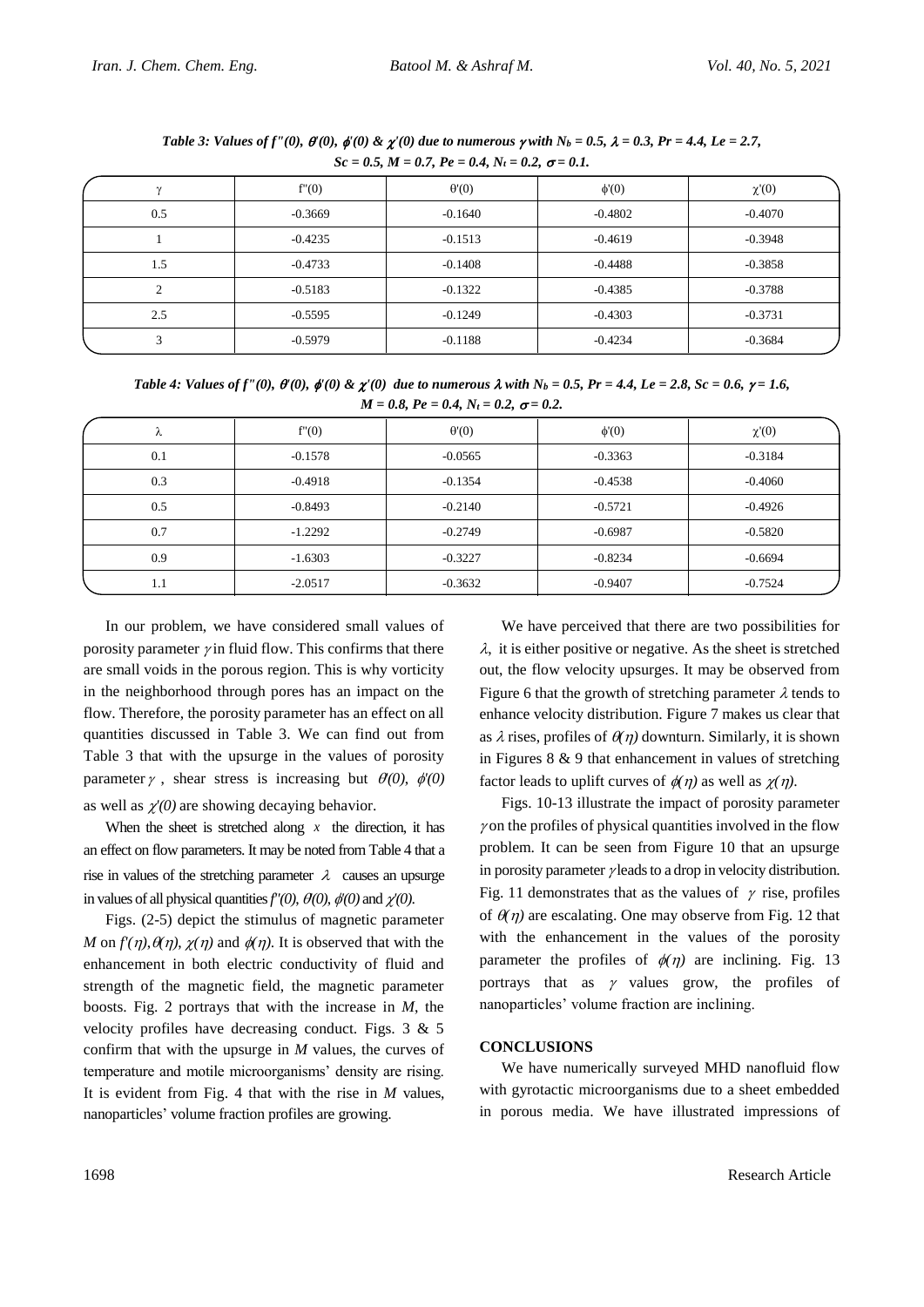

*Fig.* 2:  $f'(\eta)$  *profiles due to numerous M* and  $\lambda = 0.6$ ,  $Pr = 4.3$ ,  $Le = 1.6$ ,  $Sc = 1.2$ ,  $\gamma = 0.02$ ,  $N_t = 0.7$ ,  $Pe = 0.2$ ,  $N_b = 0.3$ ,  $\sigma = 0.2$ .



*Fig.* 3:  $\theta(\eta)$  *profiles due to numerous M* and  $\lambda = 0.6$ , *Pr* = 4.3,  $Le = 1.6$ ,  $Sc = 1.2$ ,  $\gamma = 0.02$ ,  $N_t = 0.7$ ,  $Pe = 0.2$ ,  $N_b = 0.3$ ,  $\sigma = 0.2$ .



*Fig. 4:*  $\phi(\eta)$  *profiles due to numerous M and*  $\lambda = 0.6$ *, Pr = 4.3, Sc = 1.2, Le = 1.6,*  $\gamma$ *0.02, N<sub>t</sub>* = 0.7, Pe = 0.2, N<sub>b</sub> = 0.3,  $\sigma$ =0.2.



*Fig. 5:*  $\chi(\eta)$  profiles due to numerous M and  $\lambda = 0.6$ , Pr = 4.3,  $Sc = 1.2, Le = 1.6, \gamma = 0.02, N_t = 0.7, Pe = 0.2, N_b = 0.3, \sigma = 0.2.$ 



Fig. 6:  $f'(\eta)$  profiles due to numerous  $\lambda > 0$  and  $Pr = 1.7$ ,  $N_b = 0.7$ , *Le* = 2.3,  $N_t$  = 0.7,  $M$  = 0.9,  $\gamma$  = 0.02,  $Sc$  = 1.2,  $Pe$  = 0.2,  $\sigma$  = 0.2.



**Fig. 7:**  $\theta(\eta)$  profiles due to numerous  $\lambda > 0$  and  $Pr = 1.7$ ,  $N_b = 0.7$ , *Le* = 2.3,  $N_t$  = 0.7,  $M$  = 0.9,  $\gamma$  = 0.02,  $Sc$  = 1.2,  $Pe$  = 0.8,  $\sigma$  = 0.2.

Research Article 1699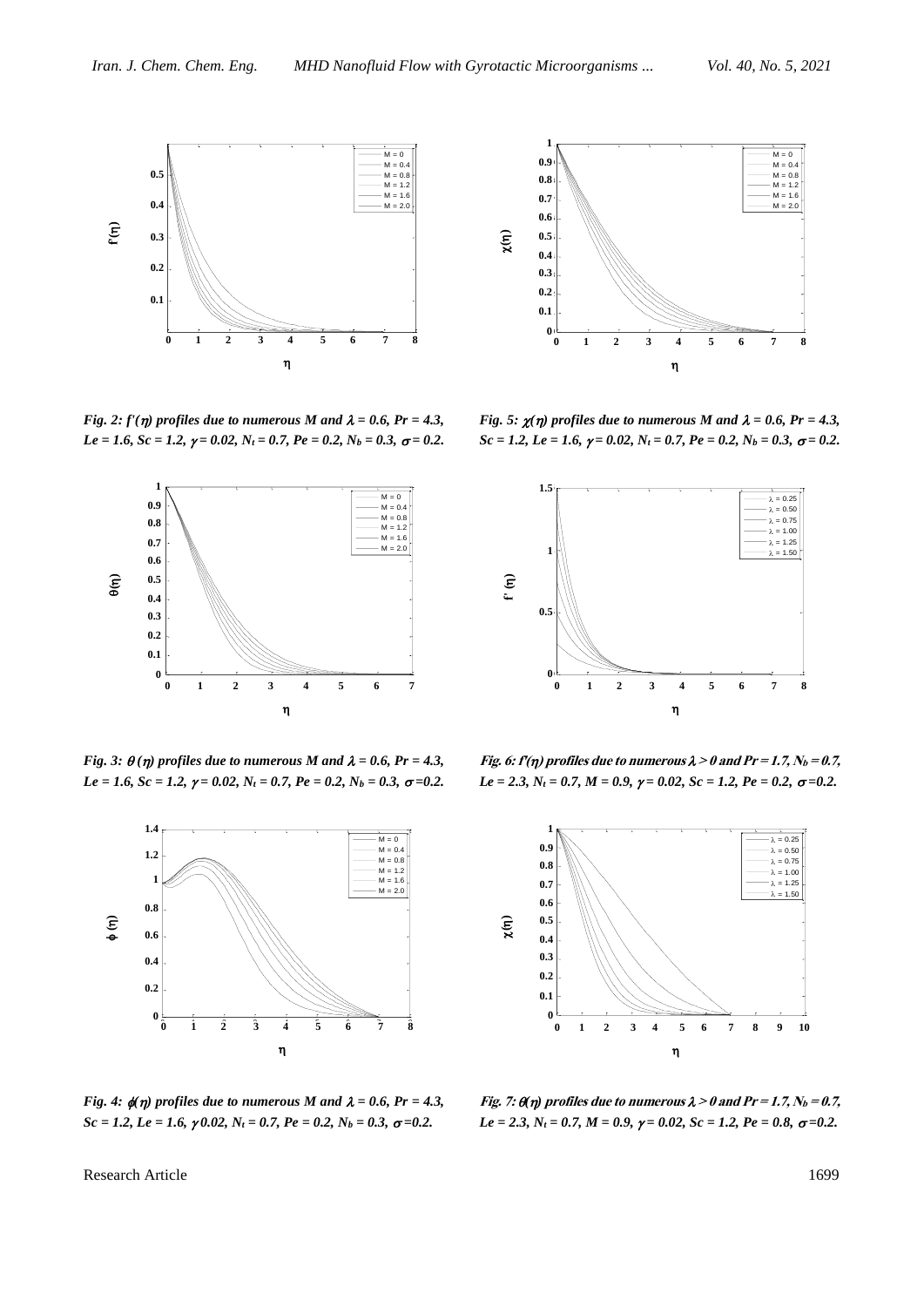$\gamma = 0$  $\gamma = 0.5$  $\gamma = 1$  $\gamma = 1.5$  $\gamma = 2.0$  $\gamma = 2.5$ 



*Fig. 8:*  $\oint$  *(n)* profiles due to numerous  $\lambda > 0$  and  $Pr = 1.7$ ,  $N_b = 0.7$ ,  $Le = 2.3, N_t = 0.7, M = 0.9, \gamma = 0.02, Sc = 1.2, Pe = 0.8, \sigma = 0.2.$ 



*Fig. 9:*  $\chi(\eta)$  profiles due to numerous  $\lambda > 0$  and  $Pr = 1.7$ ,  $N_b = 0.7$ , *Le* = 2.3,  $N_t$  = 0.7,  $M$  = 0.9,  $\gamma$  = 0.02,  $Sc$  = 1.2,  $Pe$  = 0.8,  $\sigma$  = 0.2.



*Fig. 11:*  $\theta(\eta)$  profiles due to numerous  $\gamma$  and  $N_b = 0.3$ ,  $Pe = 0.2$ ,  $\lambda = 0.5, Le = 2.3, Pr = 3.7, M = 0.9, N<sub>t</sub> = 0.7, Sc = 1.2, \sigma = 0.2.$  $0 \quad 1 \quad 2 \quad 3 \quad 4 \quad 5 \quad 6$ 0 0.1 **0.1 0 0 1 2 3 4 5 6 7 8**  $\eta$ 

0.2 **0.2** 0.3 **0.3** 0.4 **0.4**  $\bm{0.5}$ 0.6 **0.6** 0.7 **0.7** 0.8 **0.8** 0.9 **0.9** 1

**()**

**1**



*Fig.* 12:  $\phi(\eta)$  profiles due to numerous y and  $N_b = 0.3$ ,  $Pe = 0.2$ ,  $\lambda = 0.5, Le = 2.3, Pr = 3.7, M = 0.9, N<sub>t</sub> = 0.7, Sc = 1.2, \sigma = 0.2.$ 



*Fig. 10: f'(* $\eta$ *) profiles due to numerous*  $\gamma$  *and*  $N_b = 0.3$ *,*  $Pe = 0.2$ *,*  $\lambda = 0.5, Le = 2.3, Pr = 3.7, M = 0.9, N<sub>t</sub> = 0.7, Sc = 1.2, \sigma = 0.2.$ 

*Fig.* 13:  $\chi(\eta)$  profiles due to numerous  $\gamma$  and  $N_b = 0.3$ ,  $Pe = 0.2$ ,  $\lambda = 0.5, Le = 2.3, Pr = 3.7, M = 0.9, N<sub>t</sub> = 0.7, Sc = 1.2, \sigma = 0.2.$ 

1700 Research Article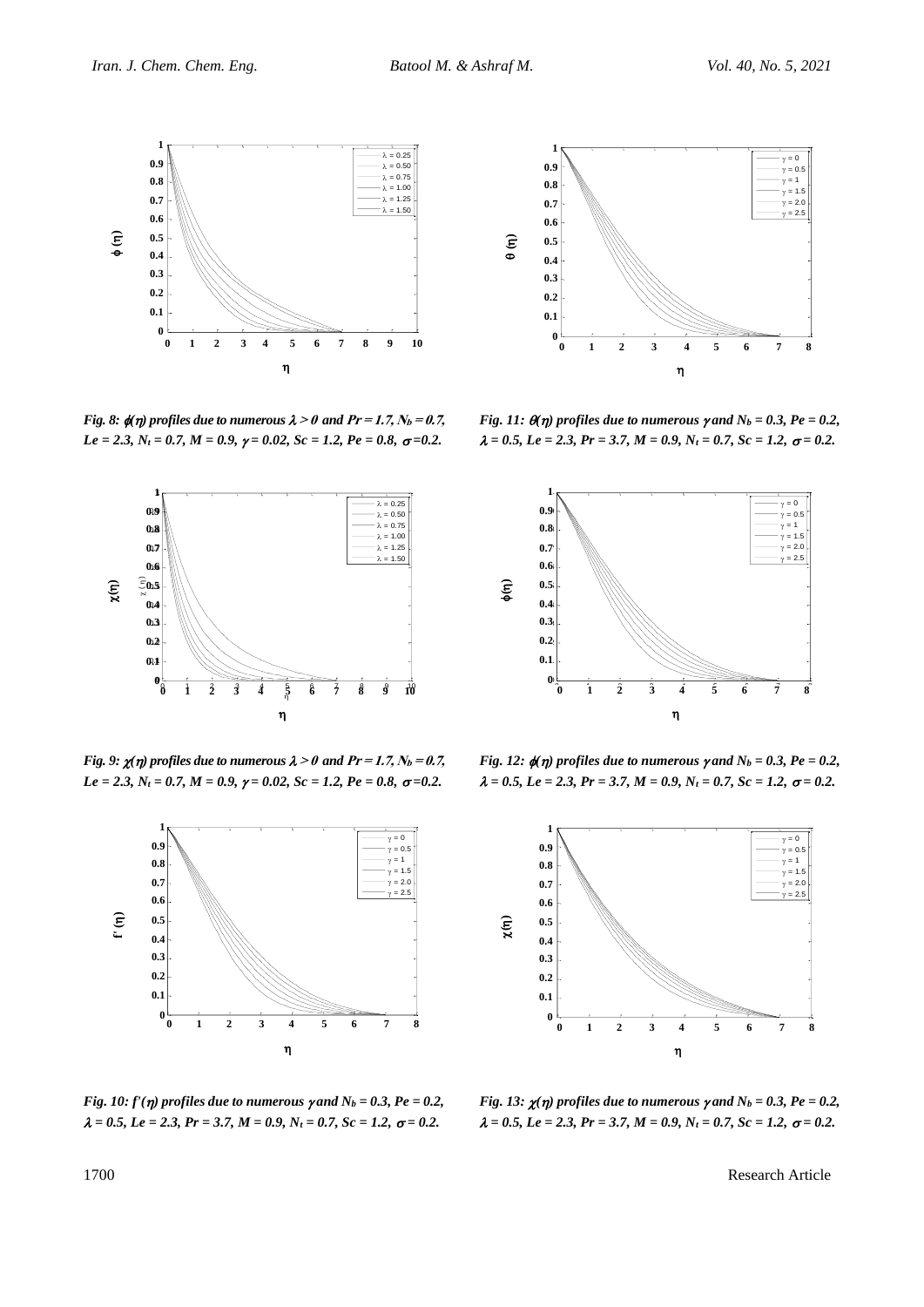different parameters on physical measures with the assistance of tables as well as figures. The important discoveries of eminent parameters of our problem are as follows:

• The applied magnetic field tends to rise the shear stress while reducing heat transfer rate, rate of nanoparticles volume fraction, and microorganism's density rate.

• The porosity parameter causes a reduction in velocity distribution while it grows profiles of the other three measures.

• The magnetic parameter demotes the velocity distribution while the stretching parameter boosts the velocity profiles.

• The porosity parameter and stretching parameter  $\lambda > 0$ enhance the shear stress.

• The magnetic parameter and stretching parameter significantly elevate the temperature distribution, whereas an upsurge in the porosity parameter drops temperature profiles.

#### **Nomenclature**

| u                | Velocity in the x-direction          |
|------------------|--------------------------------------|
| ν                | Velocity in the y-direction          |
| μ                | Dynamic viscosity                    |
| υ                | Kinematic viscosity                  |
| $\rho_{fl}$      | Fluid's density                      |
| $\rho_{pr}$      | Particle's density                   |
| T                | Temperature                          |
| $c_p$            | Specific heat                        |
| $a_0$            | Positive constant                    |
| $\mathbf{D}_{t}$ | Thermophoresis diffusion coefficient |
| D <sub>h</sub>   | Brownian coefficient                 |
| $D_m$            | Microorganism diffusion coefficient  |
| $\sigma_{ec}$    | Electric conductivity                |
| $W_{cs}$         | Maximum swimming speed of cell       |
| $K_0$            | Thermal conductivity                 |
| $V_{ch}$         | Chemotaxis constant                  |
| $\alpha$         | Thermal diffusivity                  |
| B <sub>0</sub>   | Strength of magnetic field           |
| n                | Microorganisms' concentration        |
| $\mathbf c$      | Volume fraction of nanoparticles     |
| M                | Magnetic parameter                   |
| Pr               | Prandtl number                       |
| Le               | Lewis number                         |
| Sc               | Schmidt number                       |
| $N_b$            | Brownian motion parameter            |
| $N_{t}$          | Thermophoresis parameter             |
| Pe               | Peclet number                        |
| σ                | Constant term                        |
|                  |                                      |

| λ        | Stretching parameter   |
|----------|------------------------|
| $\gamma$ | Porosity parameter     |
| n        | Dimensionless variable |

*Received : Jan. 15, 2020 ; Accepted :Oct. 6,2020*

### **REFERENCES**

- [1] Mahat R., Noraihan A.R., Shafie S., Kasim A.R.M., [Mixed Convection Boundary Layer Flow of](https://doi.org/10.18178/ijmerr.8.1.87-91)  [Viscoelastic Nanofluid Past a Horizontal Circular](https://doi.org/10.18178/ijmerr.8.1.87-91)  [Cylinder with Convective Boundary Condition,](https://doi.org/10.18178/ijmerr.8.1.87-91) *Int. J. Mech. Eng. Robot. Res*., **8(1)**: 87-91 (2019).
- [2] Hosseinzadeh K., Alizadeh M., Ganji D.D., [Hydrothermal Analysis on MHD Squeezing](https://doi.org/10.1186/s40712-020-00120-4)  [Nanofluid Flow in Parallel Plates by Analytical](https://doi.org/10.1186/s40712-020-00120-4)  [Method,](https://doi.org/10.1186/s40712-020-00120-4) *Int. J. Mech. Mater. Eng*., **13(4)**: (2018).
- [3] Muhammad S., Ishaq M., Hussain A.S., Khan H., Ali G., Shah S.I.A., [Radiative Heat Transfer and Magneto](https://doi.org/10.1166/jon.2019.1709)  [Hydrodynamics Bioconvection Model for Unsteady](https://doi.org/10.1166/jon.2019.1709)  [Squeezing Flow of Nanofluid with Sort and Dufour](https://doi.org/10.1166/jon.2019.1709)  [Effects Between Parallel Channels Containing](https://doi.org/10.1166/jon.2019.1709)  [Nanoparticles and Gyrotactic Microorganisms,](https://doi.org/10.1166/jon.2019.1709) *J. Nanofluids*, **8(7)**: 1433-1445 (2019).
- [4] Aziz R.C., Hashim I., Abbasbandy S., Flow and Heat [Transfer in a Nanofluid Thin Film Over an Unsteady](https://doi.org/10.17576/jsm-2018-4707-31)  [Stretching Sheet,](https://doi.org/10.17576/jsm-2018-4707-31) *Sains Malaysiana,* **47(7)**:1599-1605 (2018).
- [5] Iqbal M.F., Ahmad S., Ali K., Akbar M. Z., Ashraf M., [Analysis of Heat and Mass Transfer in Unsteady](https://doi.org/10.1615/HeatTransRes.2018016244)  [Nanofluid Flow Between Moving Disks with](https://doi.org/10.1615/HeatTransRes.2018016244)  [Chemical Reaction-A Numerical Study,](https://doi.org/10.1615/HeatTransRes.2018016244) *Heat Transfer Res.*, **49(14)**: 1403-1417 (2018).
- [6] Abbas T., Hayat T., Ayub M., Bhatti M. M, Alsaedi A., [Electromagnetohydrodynamic Nanofluid Flow Past](https://doi.org/10.1007/s00521-017-3165-7)  [a Porous Riga Plate Containing Gyrotactic](https://doi.org/10.1007/s00521-017-3165-7)  [Microorganism,](https://doi.org/10.1007/s00521-017-3165-7) *Neural Computing and Applications*, **31(6)**: 1905-1913 (2019).
- [7] Sibanda P., Khidir A., [Nanofluid Flow Over a](https://doi.org/10.1615/JPorMedia.v17.i5.20)  [Nonlinear Stretching Sheet in Porous Media with](https://doi.org/10.1615/JPorMedia.v17.i5.20)  [MHD and Viscous Dissipation Effects,](https://doi.org/10.1615/JPorMedia.v17.i5.20) *J. of Por. Med*., **17(5)**: 391-403 (2014).
- [8] Aghbari A., Sadaoui D., Agha H. A., [Viscous](https://www.researchgate.net/deref/http%3A%2F%2Fdx.doi.org%2F10.1615%2FICHMT.2017.CHT-7.700)  [Dissipation Effect for Double Diffusive Free](https://www.researchgate.net/deref/http%3A%2F%2Fdx.doi.org%2F10.1615%2FICHMT.2017.CHT-7.700)  [Convection Flow along a Vertical Plate Embedded](https://www.researchgate.net/deref/http%3A%2F%2Fdx.doi.org%2F10.1615%2FICHMT.2017.CHT-7.700)  [in a Porous Medium Saturated with a Nanofluid,](https://www.researchgate.net/deref/http%3A%2F%2Fdx.doi.org%2F10.1615%2FICHMT.2017.CHT-7.700) *ICHMT Digital Library Online*, 693-704(2017).